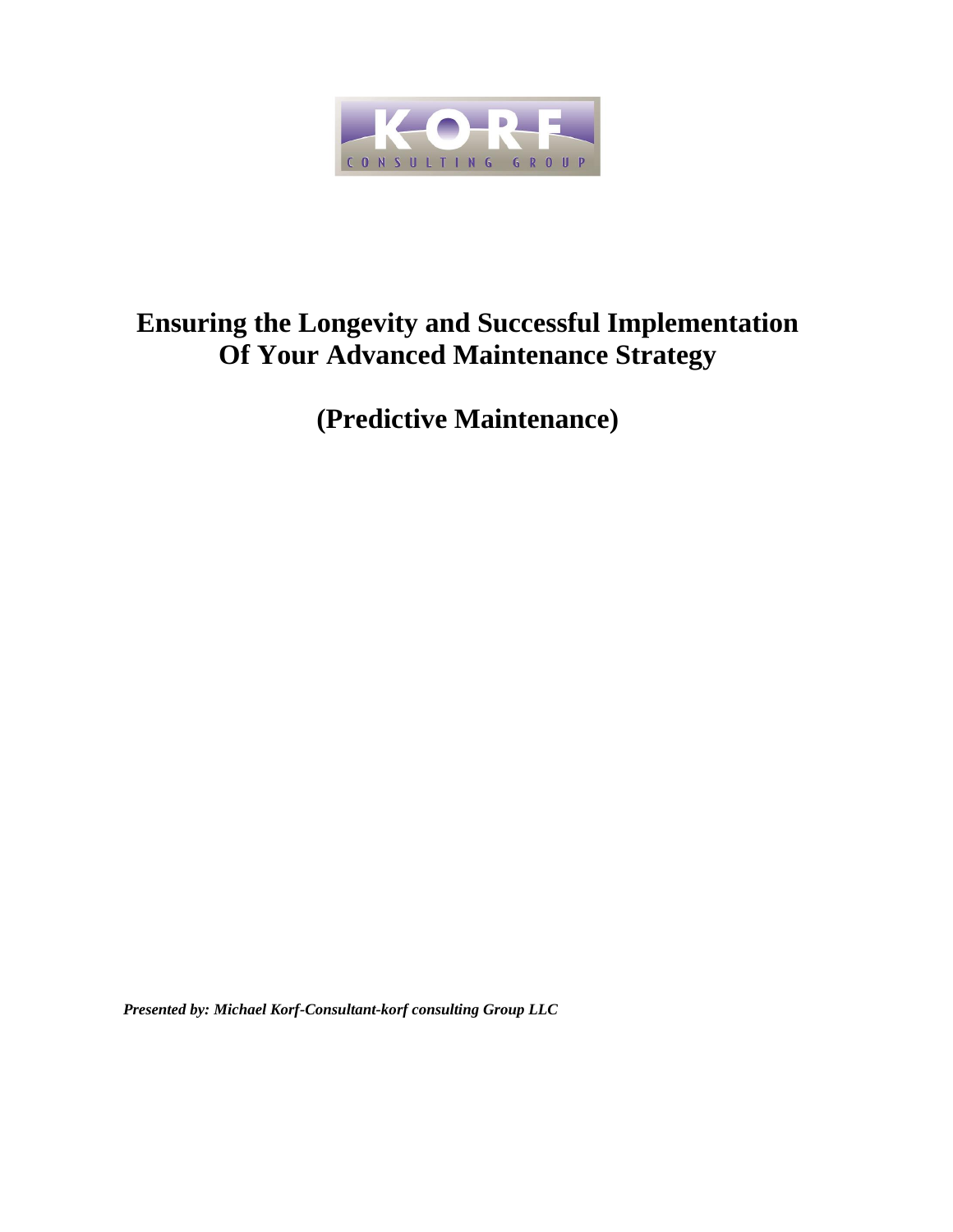**Introduction:** This paper is focused on identifying and preventing the most common causes of advanced maintenance strategy implementation failure and more specifically predictive maintenance program implementations. The ideas presented are applicable, in most cases, to any advanced maintenance strategy implementation. A recent report stated the following as the top 2 reasons why new business opportunities fail.

32.1% Poor management of financial activities

14.6% Lack of management competence or experience

The design and implementation of any advanced maintenance strategy should be viewed as the start-up of a new business. This presentation/paper looks at the categories of People, Processes, Technology and Reporting and the root-cause failure mechanisms that hinder their progress. I believe that the major issues regarding failed advanced maintenance strategy implementations fit into these categories. Fishbone root-cause analysis diagrams are shown to identify leading problems. ROI/CB methods are specifically discussed to ensure proper reporting for management. Recommendations are also offered to predict and prevent these failure mechanisms from occurring, so that long-term program longevity can be assured.

Many of the activities outlined below that lead to business failure are prevalent in our facilities. But what are the root-causes for these problems? Poor management of financial activities can typically be boiled down to poor reporting practices. Lack of experience can usually be addressed through improved training. Economic conditions typically lead to difficulty in getting access to capital to acquire technologies that may improve performance. Poor books and records yield a questionable roadmap as to the "as-is" condition and the improvements you have made. Sales and Marketing can be directly correlated to quality (product) and price (influenced by many factors). Staffing problems can be equated to poor project scope and miscommunicated expectations. While there are many root cause catalysts regarding union problems, often times experience has shown us that individuals who are happy in their profession are more focused. The implementation of advanced technologies can sometimes cure these ills. Failure to use external advice is intuitive. Rely on your vendor and networking with people of like minds to pull you through the rough patches. I believe that by eliminating several of these issues we can reverse a trend that is plaguing corporations and keeping consultants very, very busy.

**32.1% Poor management of financial activities 14.6% Lack of management competence or experience 12.4% Inflation and economic conditions 12.3% Poor books and records 10.7% Sales & marketing problems 9.0% Staffing problems 6.2% Union problems 2.7% Failure to use external advice 100.0%** 

*Courtesy of Coleman Management Services Inc*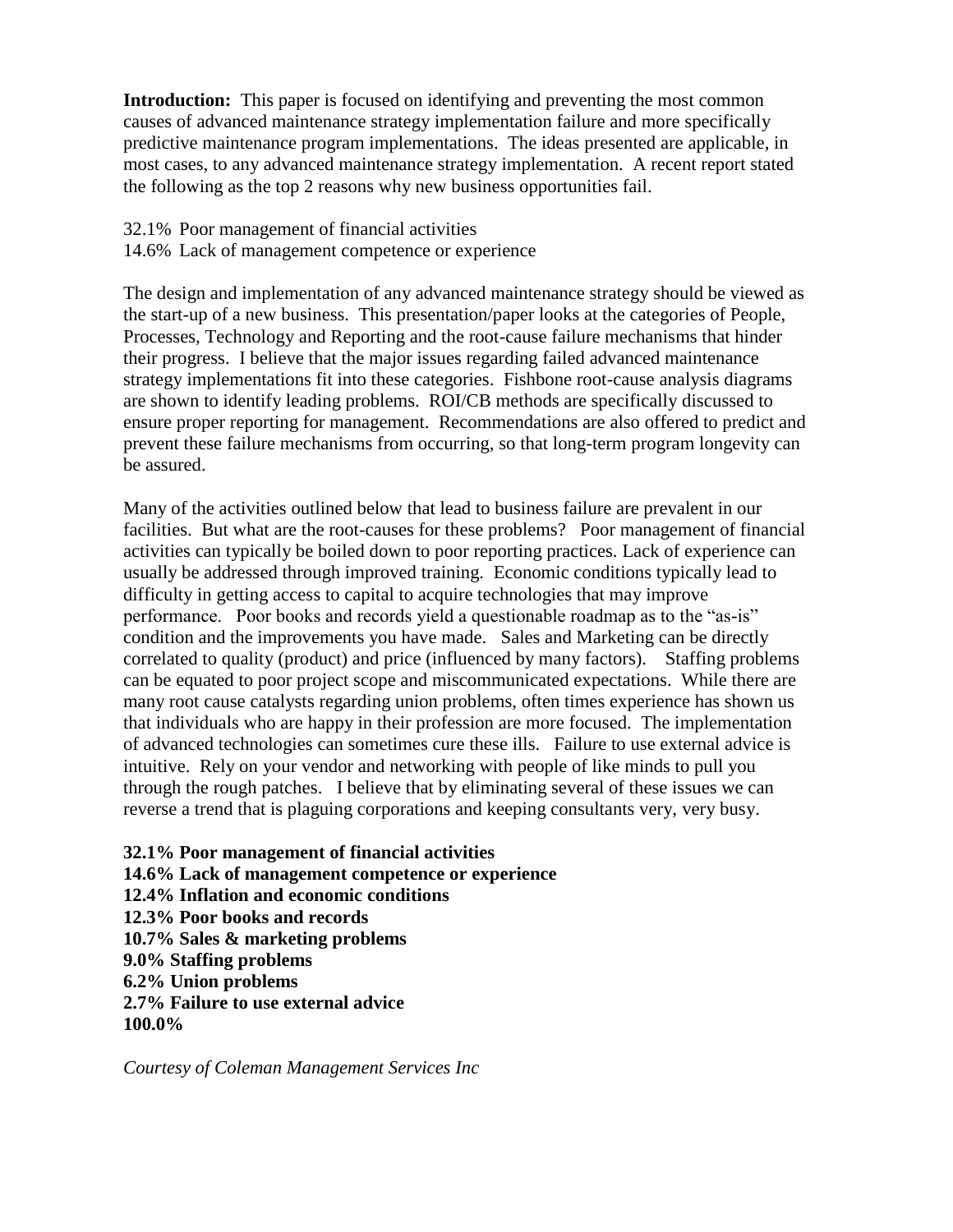#### **The Pain:** What is the Problem?

Historical data reviewed from surveys of PDM programs yielded the following results. The industry *"secret"* that no one bothers to tell you is that approximately one-half of all programs fail within the first year. There are a number of factors that drive this. The chart below shows the data from the survey. A questionnaire of 25 questions was sent to over 500, of which 165 responded. Those surveyed were asked to self rank themselves (it is agreed to be a little subjective) on a scale of 1-10. We considered an average of less than 5 over 25 questions as program failure. Our philosophy was that anything operating at 50% or worse may not be worth doing at all. I know there will be a number of purists that argue about subjectivity and a multitude of factors that could skew these results. I know. However, I believe that if we ask enough people the same questions, you will get fairly uniform resultant responses with a few errant data points. A modified Delphi approach, if you will*. In the data received, I rounded the number of years the program was in existence to the nearest year.*





In year one, of the 165 respondents, 81 individuals submitted data and ranked themselves low enough to suggest that their program had failed or was failing. This trend continued so that by year 5 (and older), only 37 respondents ranked the success of their programs as successful. That's a shocking 37 of 165. That is 22.4%. *Note: By year five, only 46 respondents said there program had truly gone away. By "gone away", I mean the equipment is sitting on the shelf collecting dust or being used as a door stop.* 

**Okay, So What?** Well, the failed implementation of any advanced maintenance strategy or program at your facility costs money. In the case of a failed PDM program we can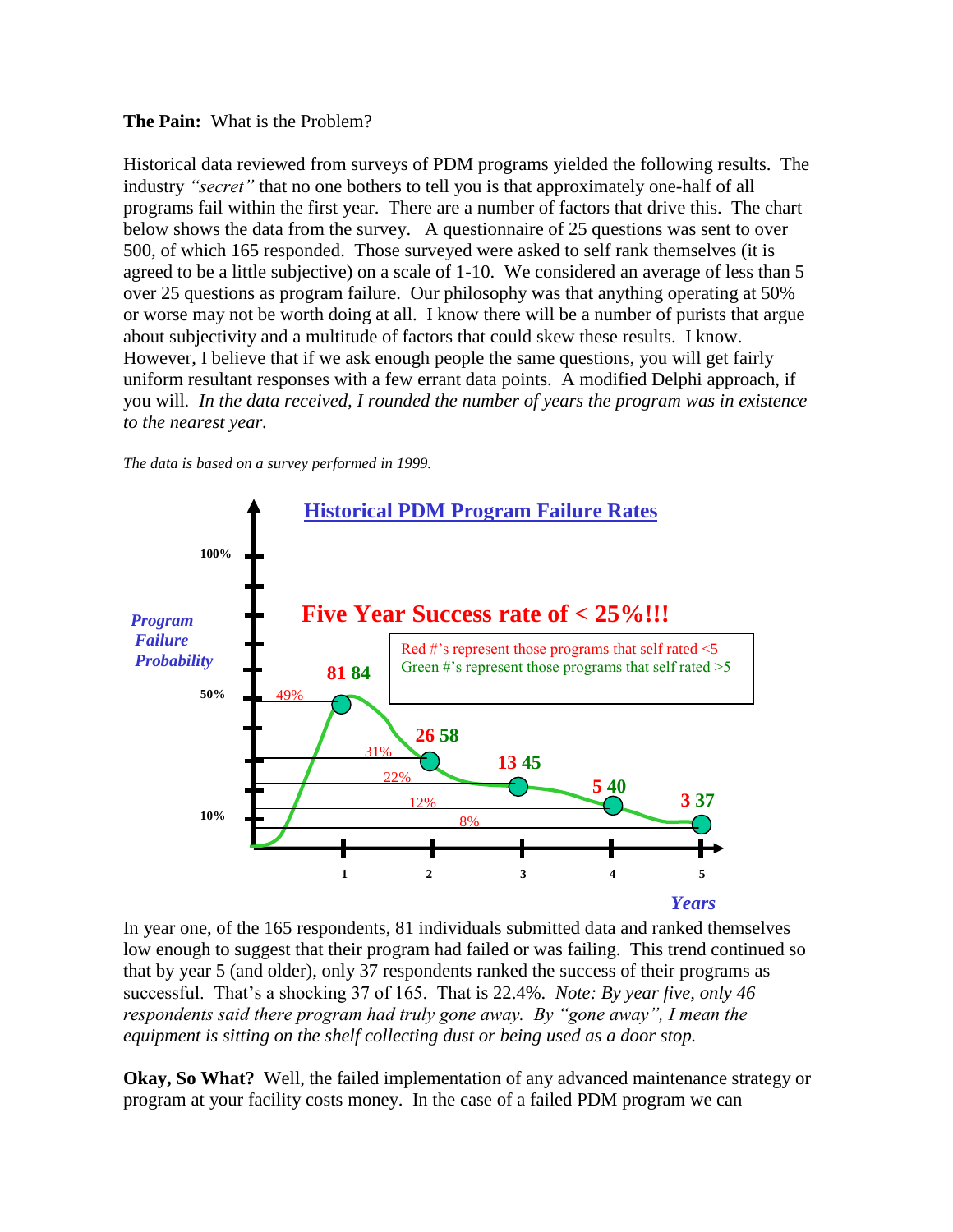conservatively estimate that \$100k was spent between equipment, people, training, etc. That equates to some nice stuff:

 **2017 Dodge Ram Pickup 2500 4DR Quad Cab Laramie RWD SB (6.7L 8cyl)** *2of them*

## **5,555 Outback Special Steak Dinners**

Of course this does not include the intangible losses of credibility and trust. In short, if you are at the helm of a failed PDM program then you have probably committed a career limiting offense. It is unlikely that you will be given a second chance and it is likely that you may either loose your position or job.

So, the question then becomes, "Why would I be adventurous enough to undertake an activity that has historically shown a propensity for failure?" You might say to yourself, "I am only a few years away from retirement; I'll just ride out my time here in my current position". If you're that individual, then you are right, DO NOT undertake an effort of this magnitude. I believe that the Risk-Reward ratio is actually quite low when the proper people, processes, technology and reporting are put in place.

## **WIFM**-What's in it for me? I mean you.

We all must ask this, right? I mean anything worth doing is worth doing well. If you're like me, then you're probably saying if I am going to do it, I need to know how I am going to win. Well, here is how. Predictive Maintenance as an advanced maintenance strategy has saved companies millions of dollars. I have seen the results first hand. I have seen the leaders of successful programs glorified by fortune 500 CEO's at company meetings and PDM program managers mentioned in company 10-k reports. I even knew a guy who got a parking spot right next to the plant managers (I am not kidding). For those who know what they are doing, the accolades are numerous. Fame, glory and in some cases, big bucks were inevitable. Ask me off-line, and I'll tell you some guys I know/knew who did it well. What else? Well, the technologies (for the most part) and the trends they develop are mathematically sound, repeatable and have been around for a lot of years. The trends do not lie. I consider myself a youngster, but even my first experience goes back almost 25 years. I witnessed the application of Vibration Analysis for the first time while serving as a Machinists Mate aboard a United States Naval Vessel, (USS Mt. Whitney) in 1981. The technology, housed in large file cabinet size boxes was lowered into the ships engine room (11 decks down) and hooked up to the power plants main engines, auxiliary turbines, generators, feed pumps, and condensate pumps, etc. Data was collected by the team and helped the engineering team to focus resources on critical equipment during the up-coming outage and yard work. I asked a lot of questions during that cruise about the technology and knew then that someday I would learn more about it.

Well, what about industry trends? I knew you would ask. A few years ago I read a report by one of the large consulting firms. It has been around the block so you may have already seen it. The report published in 2008 by Deloitte and Touche asked plant managers to assess the number of work-orders generated at the facility and to categorize them into the following bins: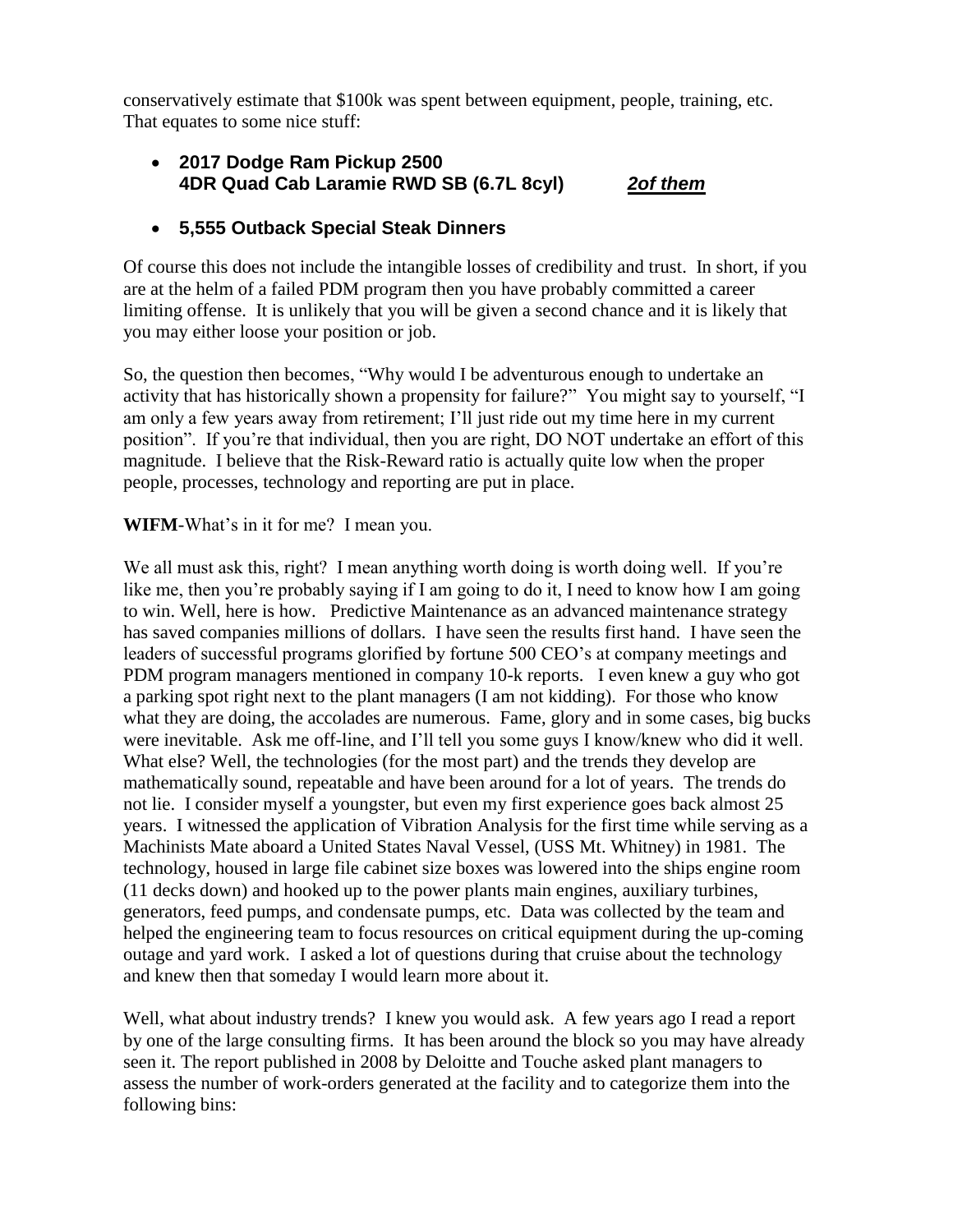## **Maintenance Practices**



Survey Results: Deloitte & Touch 2008,

First, let me explain the bins. The bin of "*Reactive*" (sometimes referred to as corrective) represents a work-order that was generated independent of the preventive maintenance schedule. It typically is reactive in nature since it was not expected or planned for. The *"Preventive"* bin represents the preventive maintenance or time based scheduled tasks. These tasks are typically derived from the OEM's recommendation and are based on some schedule of time, e.g.; replace the bearing every six months. The *"Predictive"* maintenance bin is some task that is "predictive" in nature. In other words, some technology (nonintrusive) has been utilized to assess when maintenance should be done. An example is fitting: I replace the oil in my car every 3,000 miles since the manufacturer suggests it (*Preventive*). I replace the oil in my car when the temperature gauge is pegging and smoke is bleeding from the valve covers (*Reactive*). I install a reliable on-line oil sensor in the car's oil sump and it tells me (based on some magical correlation) that the viscosity, contamination and wear particle counts suggests, that based on my driving habits over the past several months, that I should change the oil next week (*Predictive*). The Pro-active bin represents root cause failure analysis. Determining the root cause of why things are failing and eliminating that condition. I will not say anymore about Pro-active maintenance (topic for another paper).

These plant managers were asked to assess on a percentage basis the number of work orders their site generates today (solid column with vertical stripes). They were then asked to assess where they would need to be 5 years from that point to stay competitive (solid column with horizontal stripes). Obviously, this is a subjective guess on their part; I am assuming that guess is based in part on experience, knowing coming trends and networking/benchmarking with their peers as to where their facilities needed to be.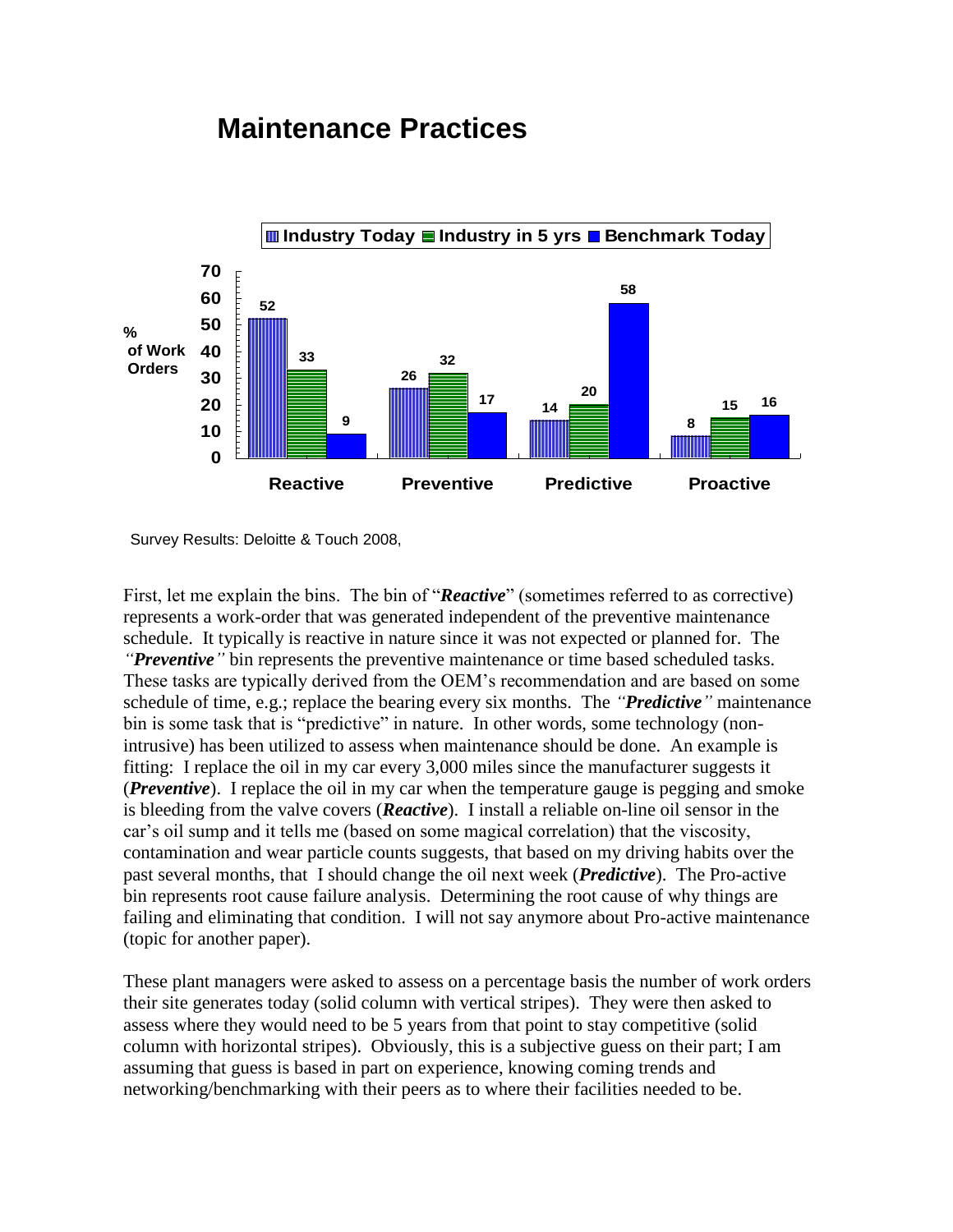Finally, the surveyors took the surveyed companies and based on operations and maintenance costs, plant/equipment availability, MTBF (mean time between failures) and unplanned downtime, ranked them. They extracted the top 10% and called them "benchmark" facilities. These top 10% of facilities and their breakdown of work order generation is represented by the solid bar. The results are somewhat predictable. Do less reactive maintenance (do not want to wait until smoke is coming from underneath the hood). Do more preventive maintenance (I believe this comes from years of pounding by maintenance consultants). Preventive maintenance has its roots in Airline and military industry. Breakdown is typically not an option here. Also, for the average facility, preventive maintenance costs a lot of money and is sometimes over done. Finally, the survey reveals that these plant managers agree that they should be doing a lot more predictive maintenance. The good news for us is that we probably do not need to do much evangelizing to senior management. The word is certainly out. Predictive maintenance works. There are a number of other reasons plant managers would like to move towards non-intrusive ways of monitoring their equipment to ensure better reliability. They know that their senior level executives are not going to allow them to invest capital dollars into installing redundant systems (would not want to do this anyway). They know they need to find non-intrusive ways to monitor the equipment. They have limited talented craft resources that are over extended as it is. Their maintenance staff some times introduces more errors by open-inspecting and fixing things (did I say that out loud). They are pressured to reduce outage lengths and therefore must stop the blanket approach of performing preventive maintenance on all equipment during an outage. They must find ways to perform maintenance on a "condition" basis. Predictive Maintenance offers that solution. Therefore, it's not a surprise that these plant mangers responded this way.

How about another chart? We have some other data based on feedback from customers regarding their return on investment in predictive technologies. Again, it's no surprise that the heavy industries with extremely critical equipment operating 24-7 showed the best returns.



*Data collected from PDM users 2008-2012*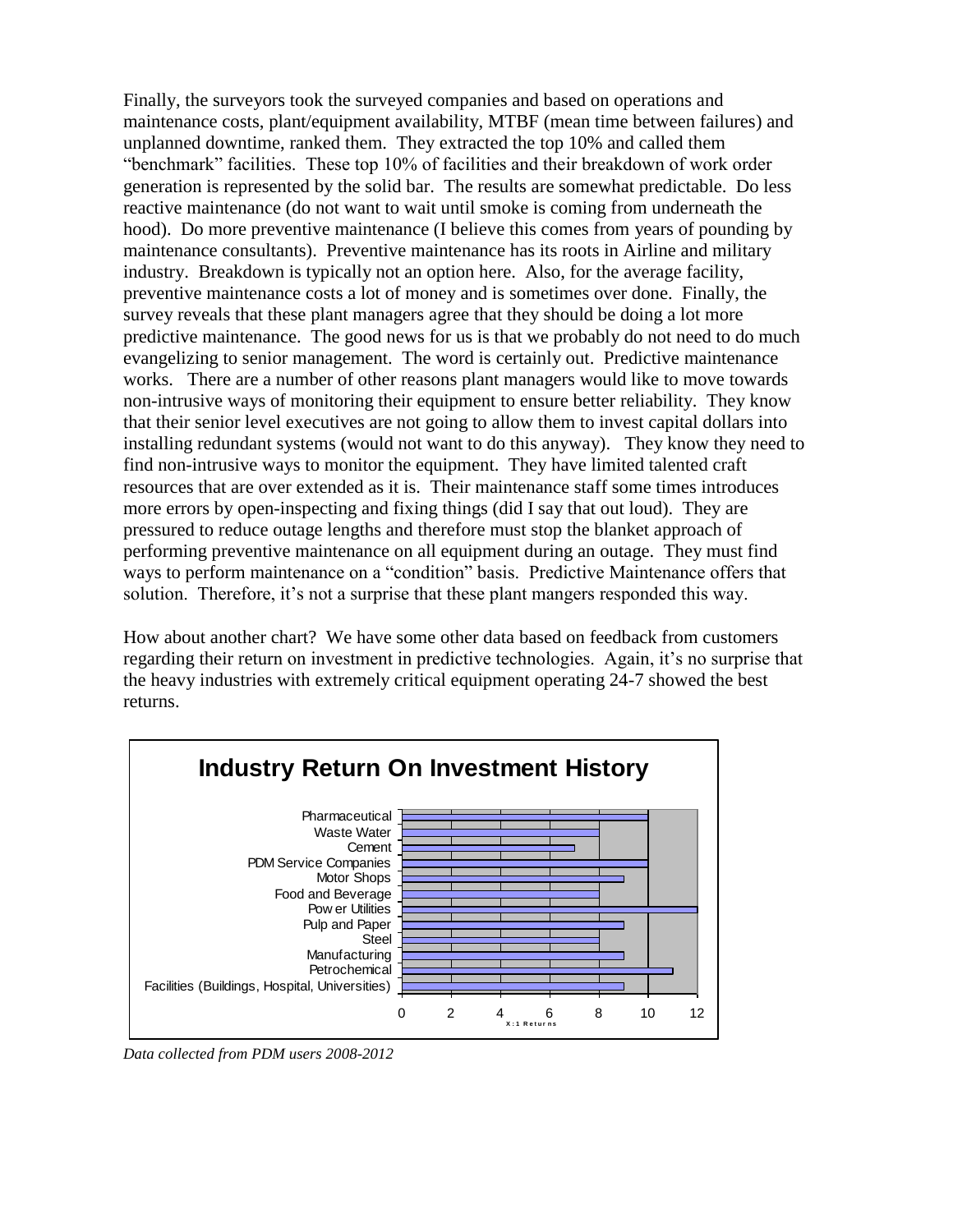Now for one of my favorites. Imagine, if you will, a maintenance strategy that returns eight to twelve dollars for every dollar invested. There are few if any other advanced maintenance tools that provide a similar return on investment. These savings are realized in a number of different areas of the facility. They are: improved reliability, availability and capacity that leads to greater revenues. The "predictability" afforded the engineering, operations and maintenance teams allows for better planning of outages. Outage planning is enhanced by the simple fact that you can better predict MTBF (mean time between failure) rates. Replacement of Time based schedule preventive maintenance tasks with non-intrusive predictive maintenance tasks allows for a reduction in the PM program without risk of higher failure rates. Additionally, with so few qualified journeymen rising up through the ranks, the qualified maintenance resources can now be focused on those critical tasks that must be done right. The less harried environment leads to less rework issues, a reduction in the back log and a much better environment to work in. Other benefits are captured in the chart below.



With so many advanced maintenance strategies to choose from the question becomes, "Are there easier battles to conquer?" Perhaps so. Predictive Maintenance in and of itself is not an easy implementation. The barriers to success are numerous, as we will discuss later. The fact remains, however, that the biggest bang for the buck amongst potential maintenance strategies comes from predictive maintenance implementations. So, with the type of returns and improvements documented above, it is no wonder that for those who have been successful the paybacks have been nothing short of remarkable. A survey performed in the 2014 timeframe queried managers who had managed the implementation of multiple advanced maintenance strategies over the past ten year period. They were asked to objectively rank the impact of implementation. The results (See below) show that a properly implemented PDM program achieved better results then such heavy weights as RCM (Reliability Centered Maintenance), and CMMS (Computerized Maintenance Management Systems). Interestingly, craft training (good old wrench turning skills) ranked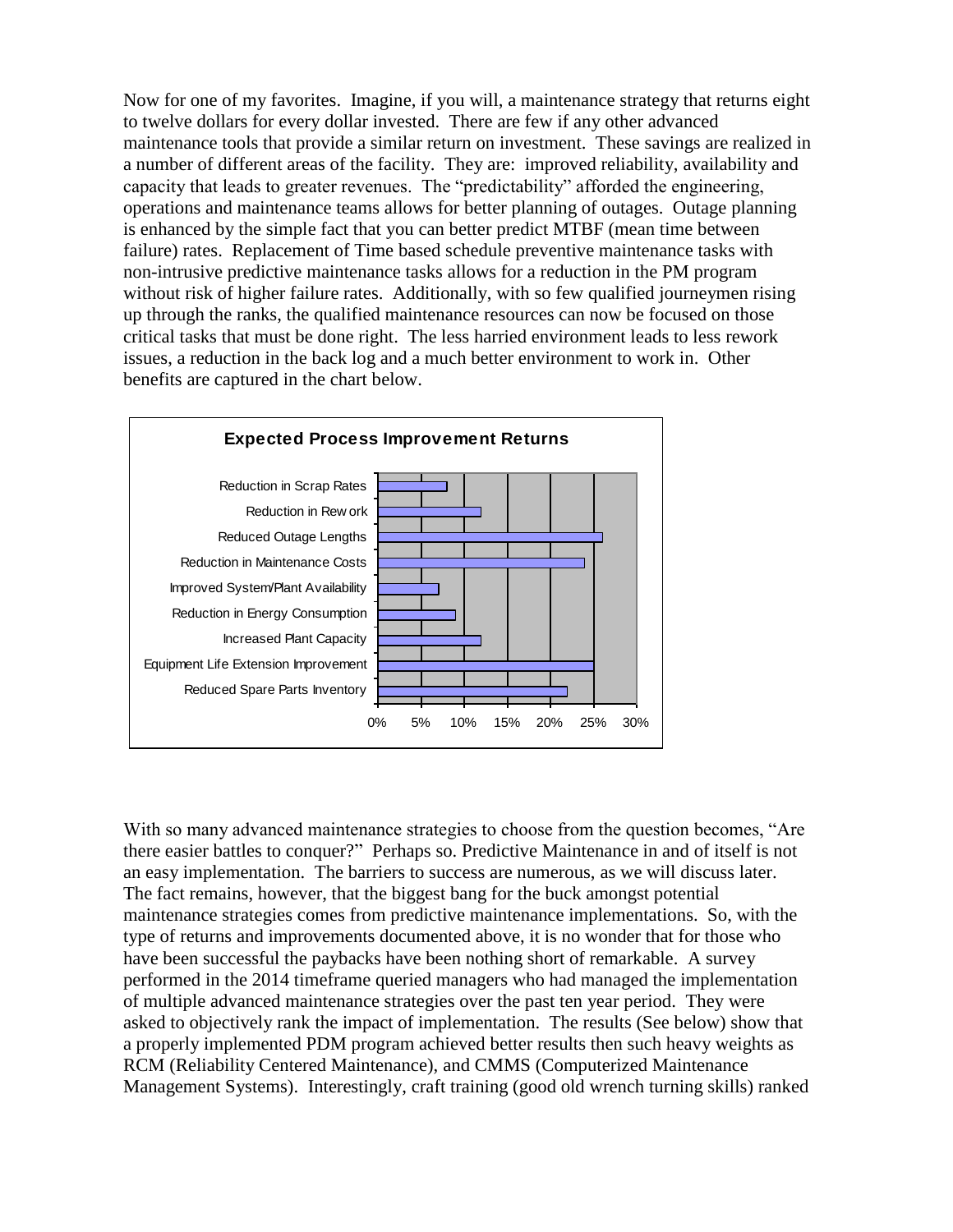



Okay, so there exists a pretty good story why this strategy is worth pursuing for personal and company reasons. There is a multitude of objective data collected by third parties that validates it. We know it is worth doing and that not many people do it well. The remainder of this paper addresses those issues of why people do NOT do it well and offers recommendations for improvement. This will not be highly subjective content. I promise you.

#### **Assessing the Problem (As-Is Condition)**

During the nineties, I had many opportunities, while working for a major vendor, to tour facilities around the world and assess their predictive maintenance programs. The assessments were part of a process whereby the individual facilities we were assessing were competing for a coveted Predictive Maintenance Program of the Year Award this vendor awarded. To be honest, it was strategic marketing at its best. During the years I was involved with all of these assessments, and visited and reviewed several hundred predictive maintenance programs around the world. The majority of these companies were considered benchmark in their respective vertical markets. In all cases they had shown a unique capability to implement successful predictive maintenance programs. Some of the programs had been in existence for 16+ years. While evaluating them, the participants shared their failures, and the pitfalls and issues they had faced over the years in excruciating detail. I began to see common threads that ran through all of these successful programs. I saw the same challenges conveyed to me time and time again. I realized that their success was not based on luck or some magical formula but sound successful business practices that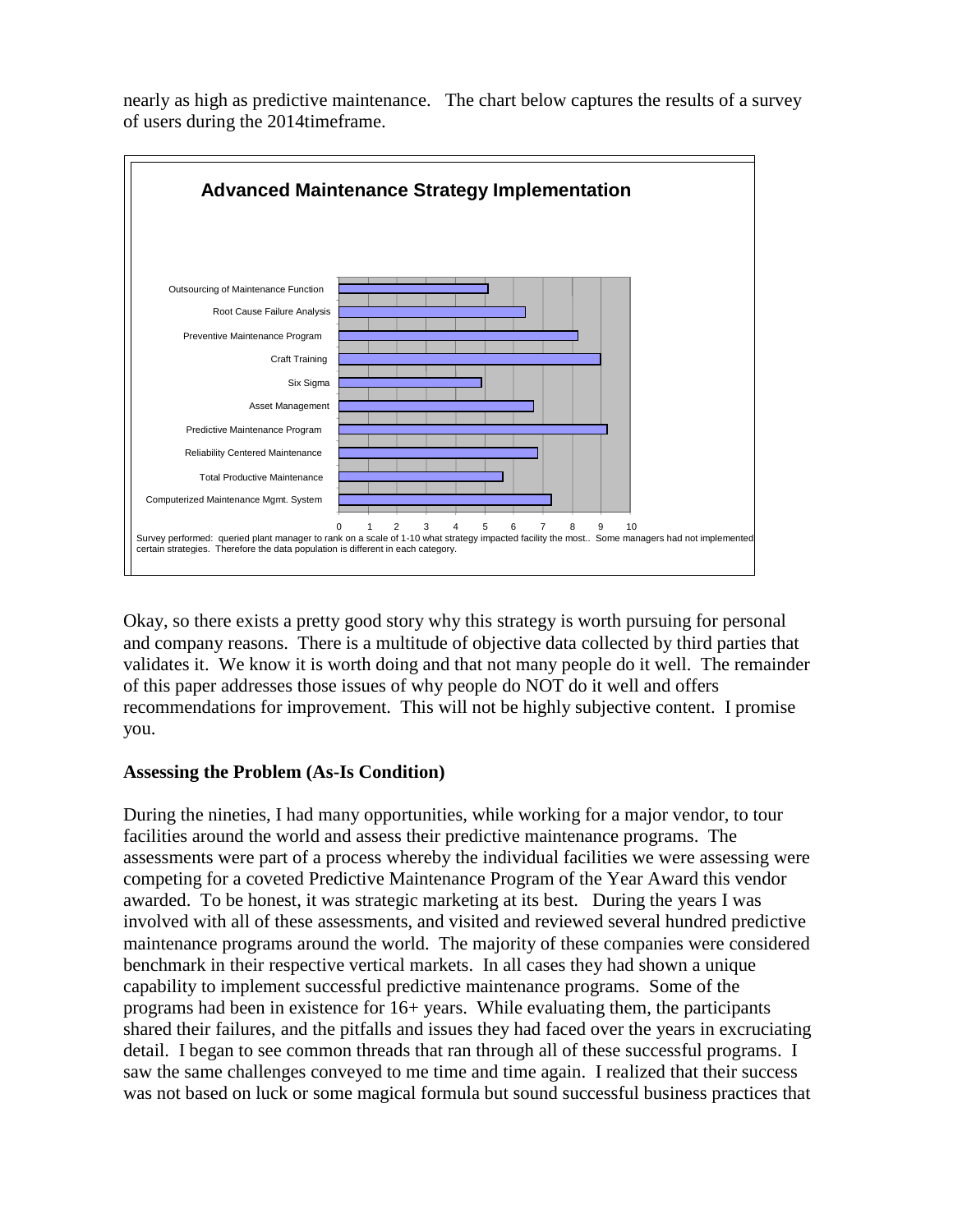on the surface seemed simple and obvious. Remarkably, the problems fell into four predictable categories: People, Processes, Technology/Vendor and Reporting. I decided to perform the standard fishbone analysis on the problem, remembering the issues, challenges and pitfalls my interviewees had suffered through. The following diagram states the most commonly heard problem in a succinct one liner. I will elaborate further on some of the key issues and discuss potential solutions.



#### **Root Cause Analysis-Fishbone**

The outright solutions to these issues is why benchmarking with successful peers is so important. These items in and of themselves may not torpedo a predictive maintenance program. But several combined together, in the aggregate are a recipe for failure. The chart reflects years of program manager experience. You can perform a very simple "as-is" exercise by ranking yourself (objectively) in each of these categories on scale of 1-10 (ten being best). Lay the results out in a Spider Chart (see below) That 360° look should lay the groundwork to begin stream-lining your program.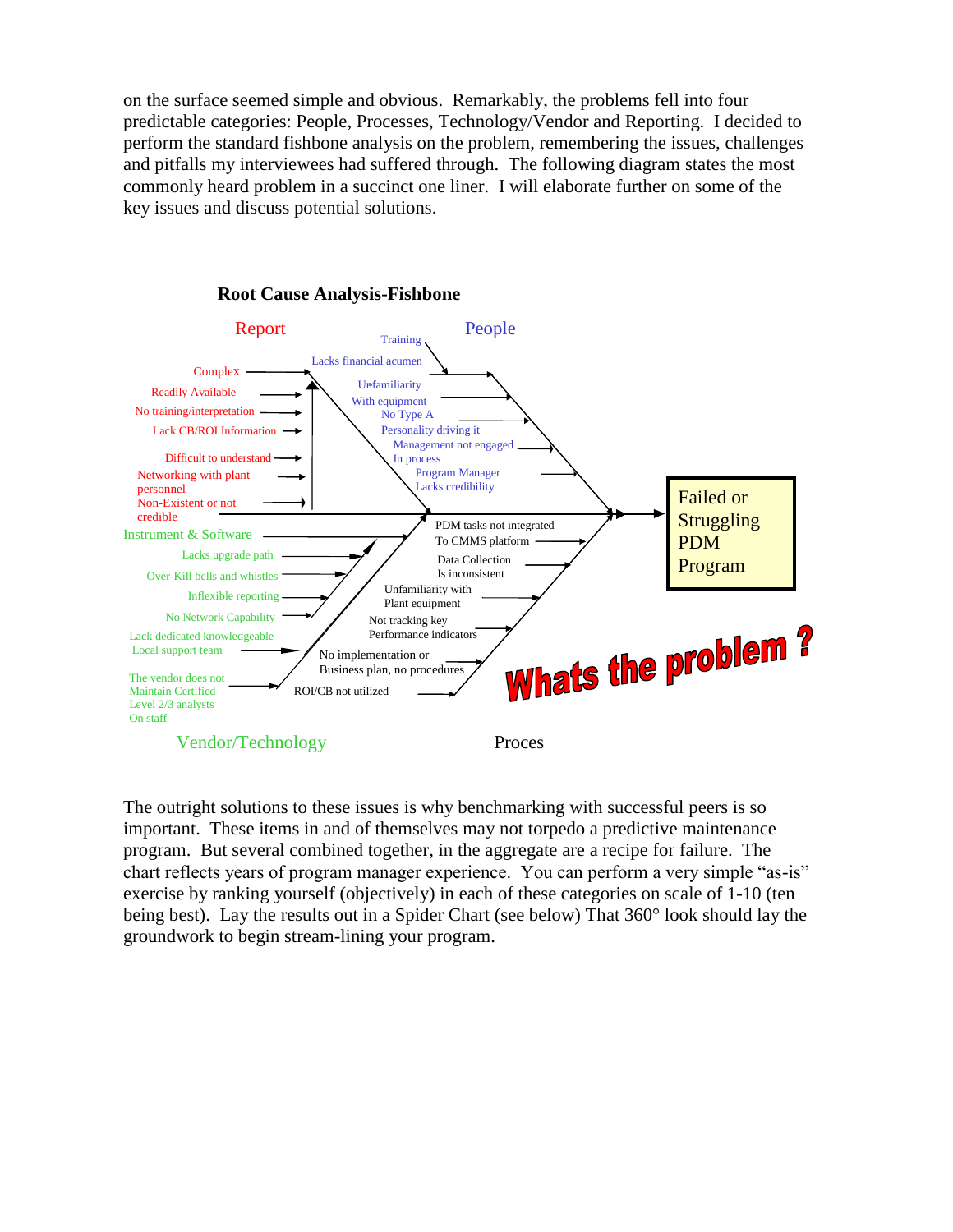

I could write a book on these roadblocks and perhaps one day, I will. For now, I will hold my comments to several points per category. Let's begin with the all important People.

## **PEOPLE:**

I know I will catch some heat for this, but here goes any way. If you are not a "Type A" personality then it is unlikely you will be successful in driving a predictive maintenance program. The program needs an extroverted sales type person who is continually selling the benefits of predictive maintenance. Some will say, yes, but shouldn't the results sell themselves? Well, no. I cannot think of any process (inevitable aging and death) or program (taxes-they will find you), etc., that is assured. Power (management) likes dealing with power (credible strong extroverted people). Show me a program manager that has the capability to present to tough crowds, has unique visionary capability and the ability to instill passion and I'll show you a solid program. You must be steadfast to the programs success, and people in the facility must realize your commitment to its success. The self fulfilling prophecy of any successful program is to reduce the very problems for which it was initiated. It is sort of like working your way out of a job. Over time you will have eliminated the low hanging fruit. You will see improvement in availability, reduction in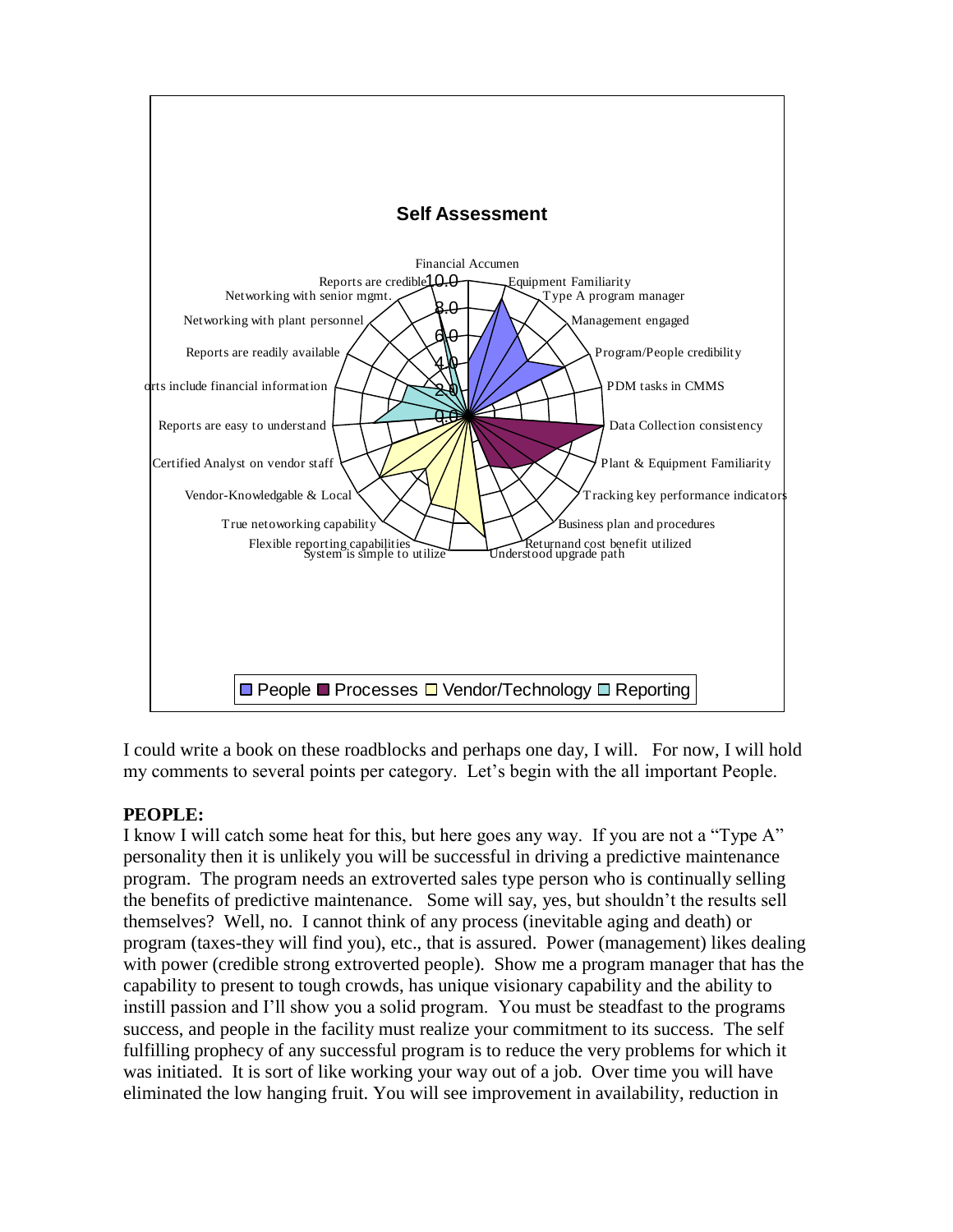unplanned failures and a multitude of other benefits. Three to five years into your successful program, new people/management (probably MBA's-I can say this cause I is one) will begin to ask, "What is it that the PDM group does?" Your knowledge and historical perspective of the successful past and persistent tree stump sermons of your successes will ensure that people are aware of who deserves some of the credit for the current status in the facility. Your persistent selling, to management, of the future work you plan to do will solidify in their minds the programs value. They must understand that doing anything short of increasing the funding for the coming year, could easily plunge them into a downward spiral on key indicators of plant, system and equipment reliability. It takes a strong person to defend these positions when things are even keel. It takes an even stronger person to convince an operations manager to shut a plant down. People forget. You do not get many chances to screw up. Therefore my recommendation, made strenuously, is that those who will lead the Predictive Maintenance Effort should also be capable of running a political campaign. Some recommendations that will ensure you have what it takes:

- Read the book "How to Win Friends and Influence People" by Dale Carnegie
- Take the plant manager to lunch monthly.
- Buff up on your financial acumen (know how to get access to capital-understand hurdle rates; cost of capital, expense budgets etc.). Take your chief financial officer/accountant to lunch monthly.
- Do not over state your successes (maintain your credibility).
- Take a course on "how to present". (video-tape yourself).
- Find a successful coach. Someone that has the tee shirt.(or stayed at a Holiday Inn Express last night!)
- Benchmark with other facilities
- Ensure your manager is in the field frequently observing your contribution.
- Develop a personal education plan for yourself and your people.

I could go on for several more pages, but that should get you started.

#### **Technology/Vendor**

Ask your sales guy if the vendor has knowledgeable analysts on their staffs that reside in the country. If the answer to that question is NO, then run-away very fast. If this is the case, you will not be able to get detailed help and you will always be relying on your sales guys ability to link up with the foreign vendor in another country six to twelve hours apart. They must have a local presence, independent of their sales channel. Does their software have true network capability? How about open in architecture? NO? You're locked for life then. Get used to buying only from them. By the way, a great test for the sales guy, to ensure open architecture (future ability for you to share information with other systems), is to ask them to demonstrate opening up two different unique databases and drop and drag one data sub-set (system, plant, and equipment) to the other database. If the system is truly open the data will copy straight over. If not, do yourself a favor and tell them to have a nice day. Please, please, make sure you ask what they charge for upgrades (software and hardware) over the next 8 years. Ensure you understand the overall cost of ownership. There are quite a few vendors that make a good living (residuals) on this. A rule of thumb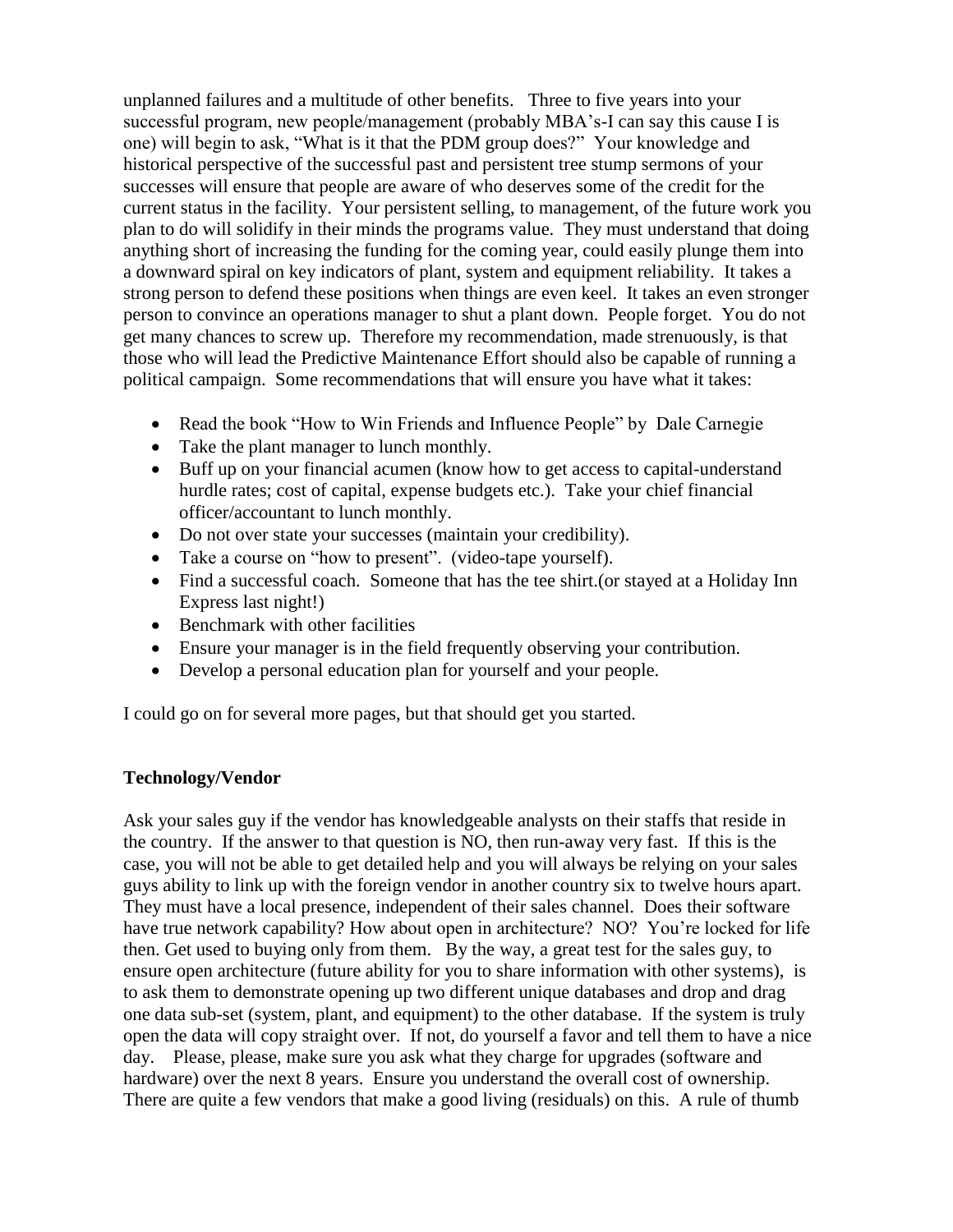is 10% (of hardware and software) per year after three years. You get 3 years and 36k miles from your auto manufacturer, so why not from your software vendor? What about reporting? You should be able to easily copy and paste reports from their software into Word documents, PowerPoint, Excel, etc. Do not be fooled with all the bells and whistles. Simplicity is important to your long-term success. Look for the basics. For example, if you're investing in a vibration analysis solution then ask yourself the following: Does the box (data collector) collect data and easily transmit that data to the software? Is the software user friendly and does it provide a flexible reporting interface (get data easily in and out)? Does it weigh something less than a small car, and can you work it with one hand?

Some recommendations to ensure that you get the best return for your invested dollar:

- Do not over Pay. These systems are not that expensive to manufacture. You can use the money you save to get yourself more training.
- Require that all vendors cost justify their systems to you. They should provide you with a spreadsheet that shows ROI and Cost Benefit.
- Ensure that you spend time getting to know your vendor. Participate, where possible in providing them feedback in product development.
- Network with your peers; attend tradeshows, e.g.; Vibration Institute meetings.
- Split up your purchases between vendors. Do not rely on one vendor to provide your every need. They will become arrogant and un-responsive. Where are you going to go, when you've bought everything from them?
- Ask your vendor to network you with other folks in similar industries with similar equipment.
- Insist that some degree of high level local support is available from your vendor (especially in the beginning) to ensure that you are making the right calls, even if you must pay a fee for that support.

## **Reporting**

The single most important task that one can perform in ensuring the successful longevity of a predictive maintenance program is proper reporting. This would include detailed reporting of the "as-is" condition. This will remind people where we came from. Metrics should be chosen and "reach" goals set. You will have to identify performance metrics that need to be recorded/measured so that you can begin to track your improved results. Several key items that your reporting process should include are:

- Plant & System Availability (3 year trend).
- Total Preventive and Corrective Maintenance dollars spent by system.
- Top 5 equipment problems (Based on unplanned failures). Maintain a list and track costs associated with this equipment.
- Rank equipment by Safety, Single Point Failure (SPF) capability, known bad actors.
- Saves. The preempting of a sure functional failure (assuming nothing was done) by some predictive technique that prompted corrective action based on condition.
- Ouantify the savings (be conservative). Know the costs of downtime, estimate labor overtime, spare parts, etc.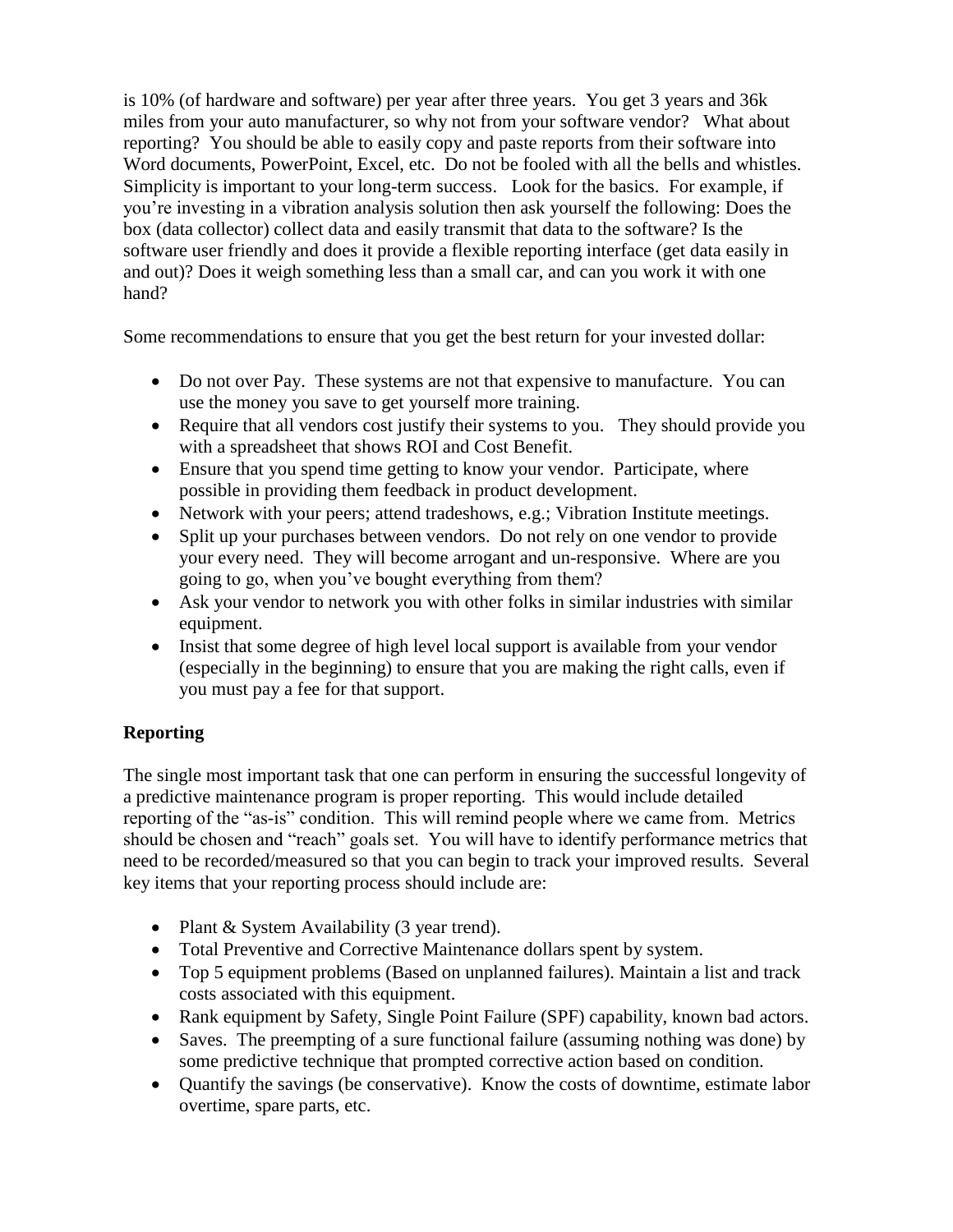- Ensure lessons learned are incorporated back into processes and procedures (learn from your mistakes).
- Understand how to show Return on Investment and Modified Internal Rate of Return*. (See me for a personal demonstration—I will send you my own worksheet if you give me your card).*
- When you get the equipment problems under control, go to the warehouse and see if you can reduce some of the spare parts inventory. You'll be surprised how people bulk up for those incipient failures. Report your success.
- Review the Preventive Maintenance program (target OEM assigned tasks). Look for tasks that are time based and intrusive in nature. Try to define a predictive maintenance task (non-intrusive) that could replace those tasks. Does a technical justification even exist for the PM task?
- Track rework (PM or corrective action tasks that recur, may be due to poor workmanship, wrong parts, complex maintenance, procedures, etc.).
- Do correlate your predictive findings to Process information. Review operations logs for Pressure, Flow and Temperature anomalies that match your data.
- Post your data in conspicuous places (shop entrance, mess areas etc.). Pictures, graphics and trend charts work best. Avoid lengthy, verbose chapters regarding your findings (no one will read them). Red lights, yellow lights, and green lights get people's attention.
- Have two brown bag lunches annually to discuss your results. Invite Everyone.
- You need to attend plant management meetings. Get on their agenda to discuss results (be conservative). Remember Power likes power.
- Write an article for the company newsletter (as many times as you can stomach).

## **Processes**

An extremely important piece comes together when we streamline the business through the implementation of repeatable processes or procedures. Ensuring we are collecting the right information, at the right frequency and in the same locations is extremely important to the long term success of any program. Inevitably, you would like to get the program to the point, where fresh faces could come in, take over the program with very little questions asked and be as successful as you are. Your success will hinge on your ability to integrate the predictive maintenance efforts into the day to day business of plant maintenance. PDM should be discussed at the morning meetings, be included as tasks in the Computerized Maintenance Management Systems, and be understood or proceduralized in the department manuals, etc. Do not forget to get operations on your side. They can be your eyes and ears while you're away from the plant. Successful PDM programs have outfitted their operations folks with low cost tools that can identify a problem. Their procedures then instruct them to notify the predictive maintenance group who can then perform a more detailed analysis. A successful example might be outfitting operations with vibration pens (providing an overall value) and then notifying the predictive group if they see anything out of the ordinary. One facility I worked with gave their operations personnel portable noncontact thermometers. Understand the bottlenecks in the plant. The problems may not be poorly designed equipment. Some thoughts to consider: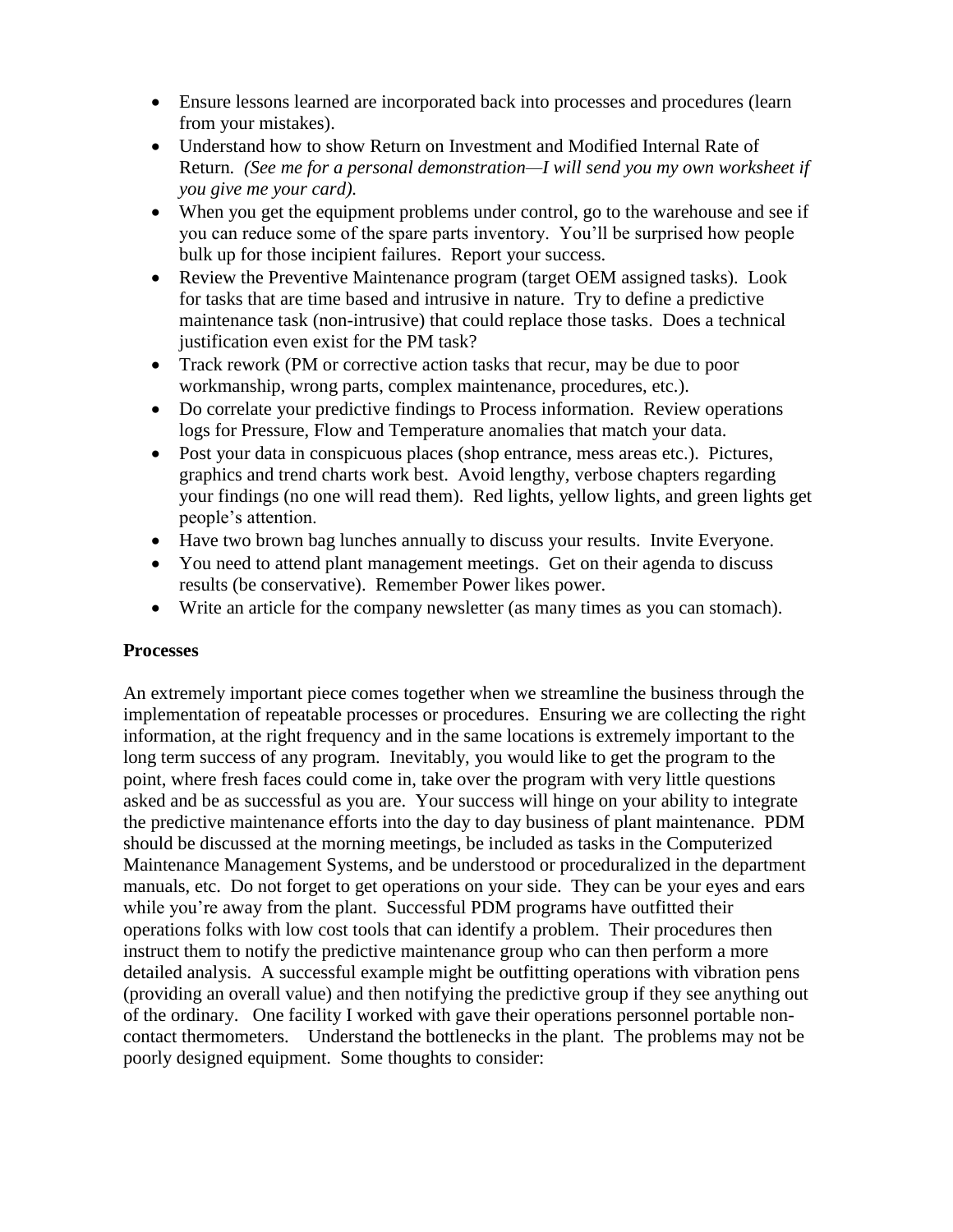- Ensure predictive maintenance procedures are implemented into plant processes (An example might be, that maintenance knows (and CMMS maintenance requirement card says it) to call the PDM group after replacing bearings on a piece of equipment so that they can come and grab a baseline vibration spectrum before start-up).
- Review operations procedures. Ensure operators are running the equipment within recommended tolerances.
- Study the quality charts. What equipment is producing the largest amount of scrap or waste?
- The bottlenecks in the facility will usually be identified by midstream inventory bulk. Focus on eliminating bottlenecks by improving system and equipment reliability. There is quite a bit of capital tied up in that inventory.
- As a rule of thumb, do not invest in add-on technology until the systems you already own has paid for itself (3X-5X). Ask your vendor to help you prove that.
- Recruit a few potential replacements (succession planning).
- Obtain more training.
- Ensure a feedback mechanism exists during the maintenance process to allow personnel to offer suggestions for improvement.
- Ensure that maintenance/operations (all personnel for that matter) have been well versed in how to enter data regarding a work order into the CMMS system. The symptoms they experienced may be different by the time you are notified. You'll need the complete story. In a perfect world they will call you as they are generating the work order to come have a look. There is nothing more frustrating than reading poorly filled out maintenance work orders.
- Cross train some operations folks on what you do. Hang out in their world for a few days each quarter also.

The purpose of this paper was to identify and bring to light a pain that has personally bothered me for the last decade. I also wanted to motivate the reader that he or she is capable of implementing an advanced maintenance strategy (more specifically predictive maintenance) if they are willing to do the necessary work. Common pitfalls have been identified in four key areas, namely; People, Processes, Reporting and Technology. Recommendations for improvement have been suggested. My suggestion is that you take the grocery store approach. Take that stuff off the shelf that fits and leave everything else alone. I do not pretend to know more about your facility, or style. If what you're doing works and doesn't align with what I've said then do not change a thing. If not then maybe you should take a closer look.

This document is not a substitute for an advanced maintenance strategy implementation business plan (I can also get you one of these if you leave me with a card).

I am certain there are many different other reasons programs/implementations fail. So my intent was not to create an all inclusive document. I do not know that many people.

I apologize in advance to anyone I might have offended. I am sure there is some introverted engineer that mumbles and looks at his shoes when he talks and was still able to implement and run a successful predictive maintenance program (I iz an engineer also  $\odot$